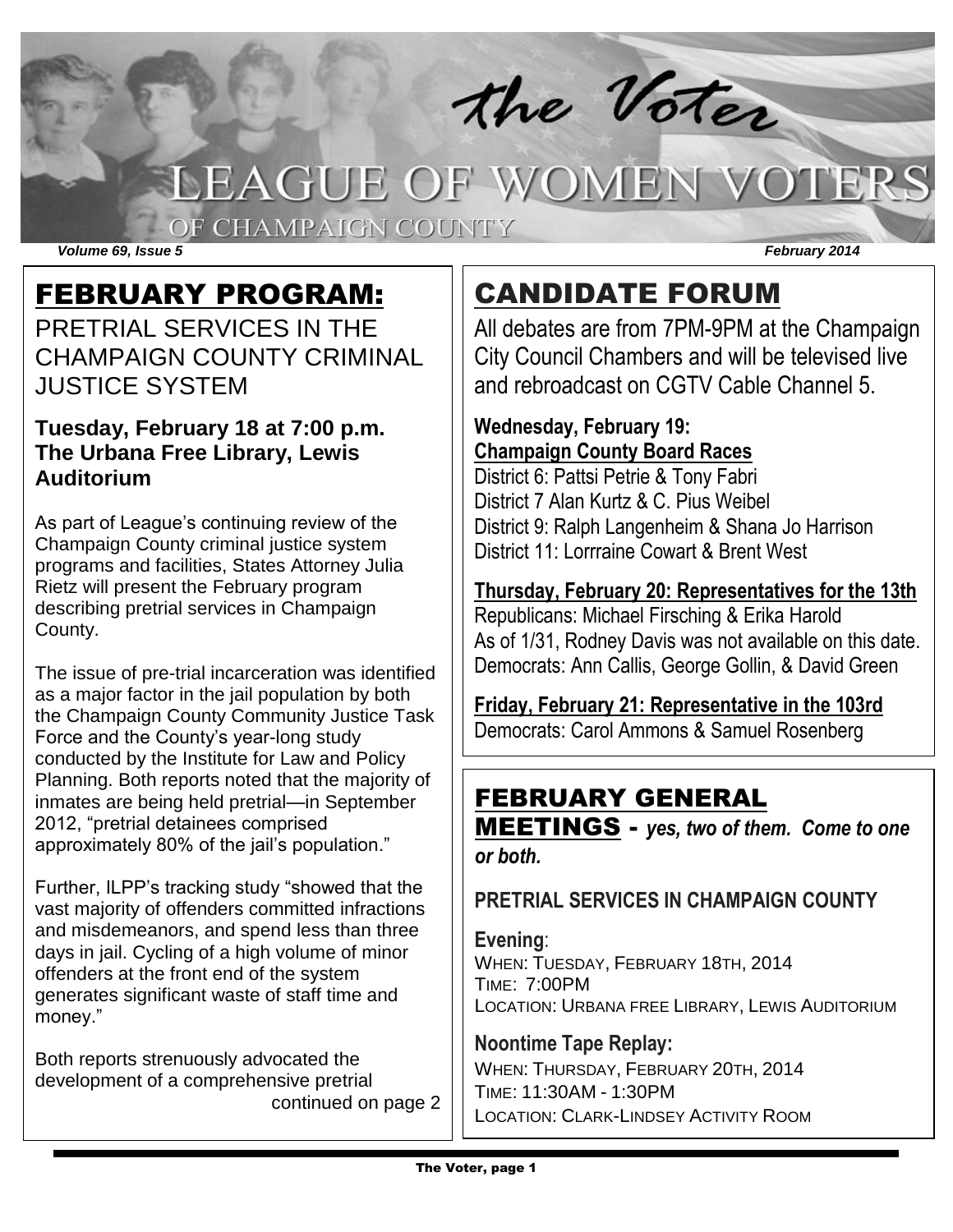### *LWVCC Board - 2013-2014*

President: Barbara Wysocki 1<sup>st</sup> VP (Organization): Trisha Crowley 2<sup>nd</sup> VP (Program): Secretary: *Vacant*

Treasurer: Sandy Volk<br>217-367-7664 sai Communications: Criminal Justice Chair Gerri Kirchner Membership Chair: Sue Phillips Newsletter Editor: Michelle Jett Observer Corps: Resource Management: Margaret Olson

Voter Service Chair: Carole Rebeiz Webmaster: Corrie Proksa

Nominating Committee: Chair: Lois Gullerud

217-367-5014 bwysocki16@gmail.com 217-359-2514 tcrowley9491@gmail.com Program): Theresa Michelson<br>217-344-4078 thmichels thmichelson@gmail.com sandyvolk803@gmail.com<br>Debbie Rugg 217-621-7180 debrugg@aol.com 217-328-0547 gerrikirchner@comcast.net<br>Finance Drive: Antie Kolodziej Antje Kolodziej 217-356-1734 antje@illinois.edu 217-359-8818 suephillips1018@att.net michellejett1@gmail.com<br>Bettv Segal 217-893-3080 bssegal@mindspring.com 217-344-6390 olsonmjo@gmail.com Kim DeGiacomo 708-574-2957 degiaco1@illinois.edu 217-377-9148 caroler57@comcast.net 217-359-4959 corrieproksa@hotmail.com Jan Anderson, Gerri Kirchner

Do you have friends or acquaintances who might be interested in the League? Email Sue Phillips at suephillips1018@att.net or phone her at 359-8818 with names and addresses and we will send them *the Voter* for the next three months.

### CALL FOR VOLUNTEERS FOR VOLUNTEERS: CANDIDATE FORUMS FOR THE MARCH 18TH PRIMARY ELECTION

Your Voter Service Committee Vice Chair, Carolyn Trimble, with help from Barbara Wysocki and Carole Rebeiz, is organizing three candidate forums in February. We are ably assisted by our co-sponsors, Patricia Avery of the NAACP-Champaign County Branch and Tom Kacich of the News-Gazette.

All of the forums will be held from 7-9 pm at the Champaign City Council Chambers on Wednesday, February 19<sup>th</sup>, Thursday, February 20<sup>th</sup>, and Friday, February 21<sup>st</sup>.

We will need two ushers, two time keepers and two card sorters for each of these forums. Contact Carole if you can volunteer; 217-377-9148 or caroler57@comcast.net.

# PRESIDENT'S LETTER

League of Women Voters of Champaign County

Dear Members,

By-laws: a law or rule governing the internal affairs of an organization.

At first glance, the definition appears dull and boring – a bit of housekeeping – certainly not the sexiest of subjects. In many ways, though, reviewing by-laws is much like remodeling: sometimes the structure may require only a coat of paint; sometimes significant structural changes are necessary. In any case, both require serious discussion and analysis of purpose, recognition of emerging ideas and intentions, along with concerns for present and future utility. Does the framework continue to suit current functions and yet support growth?

This question might well be asked of League, which, like any organization, has a structure which impacts its work and its legacy. With this in mind Louise Allen, Sandy Volk, Carole Rebeiz, and I critically examine the existing rules to correct what's missing, no longer relevant, too ambitious or unclear, or just requires better word-smithing. The review committee will be working throughout February with the goal of submitting a revised draft for consideration and approval by the membership at the Annual Meeting in May. Right now, the committee would certainly entertain input – ideas and suggestions – not only from the leadership, but the membership – about ways to improve League's work. Check the website (www.lwvcchampaigncounty.org) to view the current by-laws. Then contact any committee member to share your thoughts.

Sincerely, *Barbara Wysocki* LWVCC President

continued from page 1

services program in Champaign County as a way to limit pretrial incarceration and reduce jail population, noting that such programs are prevalent throughout the U.S. and used in many Illinois counties. The reports also recommended the adoption of an objective, evidence-based risk assessment instrument when screening individuals for pretrial release and possible conditions of release.

In November 2013 it was reported that Champaign County court officials recommended dropping their new pretrial services program after a just a five week test. States Attorney Rietz will talk about the current pretrial services program.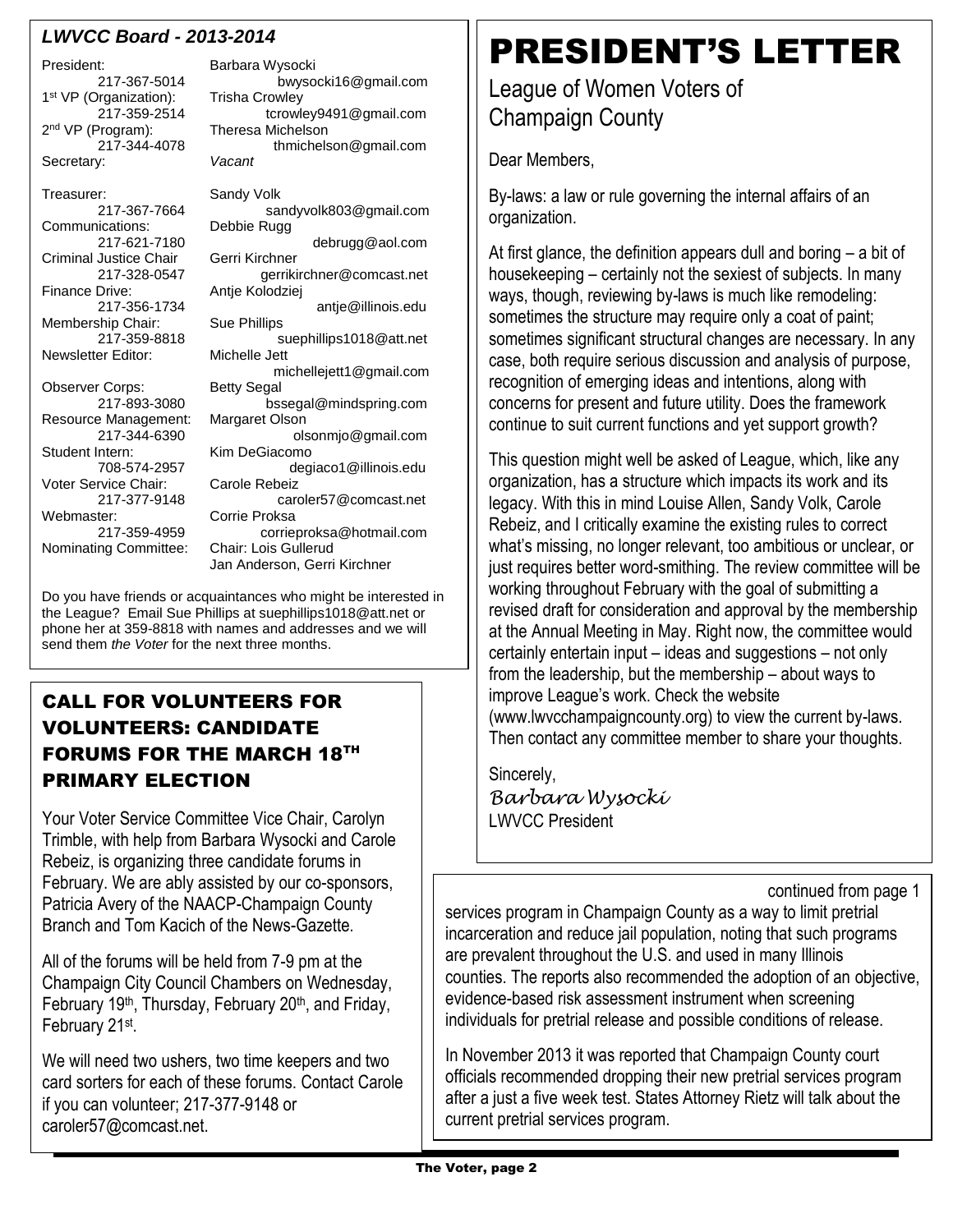|                                       |                                                                                           |                              | Date: ______________  |
|---------------------------------------|-------------------------------------------------------------------------------------------|------------------------------|-----------------------|
|                                       |                                                                                           |                              | Zip: ________________ |
|                                       |                                                                                           |                              |                       |
|                                       | Include this email address in the League Membership Directory? YES NO (please circle one) |                              |                       |
| Please circle the type of membership: | Individual Dues* \$65.00                                                                  | #New Individual Dues \$32.50 |                       |
| Student Dues* \$5.00                  | Household Dues* \$97.50                                                                   | #New Household Dues \$48.75  |                       |

County" on the memo line of your check to the Education Fund.

Please make checks payable to LWVCC, and mail to: Sue Phillips, 1018 W William, Champaign, IL 61821

# BY-LAWS BORING? NOT TO US.

By Trisha Crowley, Chair By-Laws Committee

The Board is taking a look at the current LWVCC by-laws to see if it should recommend some changes at the Annual meeting in May. I'm not asking you to review the by-laws (a snooze for most normal people) although for those interested they are posted on our website.

However, if you have some thought on how our current board is functioning and whether we could improve on our service to the League and to the community, we would be happy to hear and consider your thoughts.

For instance, we have had a wide range of topics in monthly member meetings, but we can't always fill committee chair positions on topics such as Environment. Do you think we should continue our broad focus on governmental policy issues or contract back to core areas such a voting education and registration?

We have money from a generous bequeath to educate students on the League way. Do you have ideas on how we could do this? Any suggestions on these or any other League issue, send by email to me at tcrowley 9491@gmail.com.

# LWVCC: STUDENT UNIT REPORT

The League of Women Voters of Champaign County Student Unit participated in Activity Day at the Illini Union on Tuesday, January 28, 2014. Activity Day can be described as a "mini Quad Day". There were over one hundred Registered Student Organizations (RSOs) present at this event, and the students were eager to include the LWVCC Student Unit for the first time.

Kim DeGiacomo, student intern, and Hilary Allen, Student Unit member, were present for the first half of the event. The students were able to disseminate information about the LWV through handouts and a poster they had created. Diane from the Independent Maps Committee was also present and brought additional flyers in order to obtain more signatures. Kacey Keegan and Carrie Quinn, student members, ran the booth for the second half of the event with the support of LWV President, Barbara Wysocki (photographed above).

Overall, this event was a great success. The LWVCC Student Unit obtained over twenty emails from interested students and more signatures for the Independent Maps. The Student Unit will be holding another informational session on Monday, February, 2014 to welcome new members.